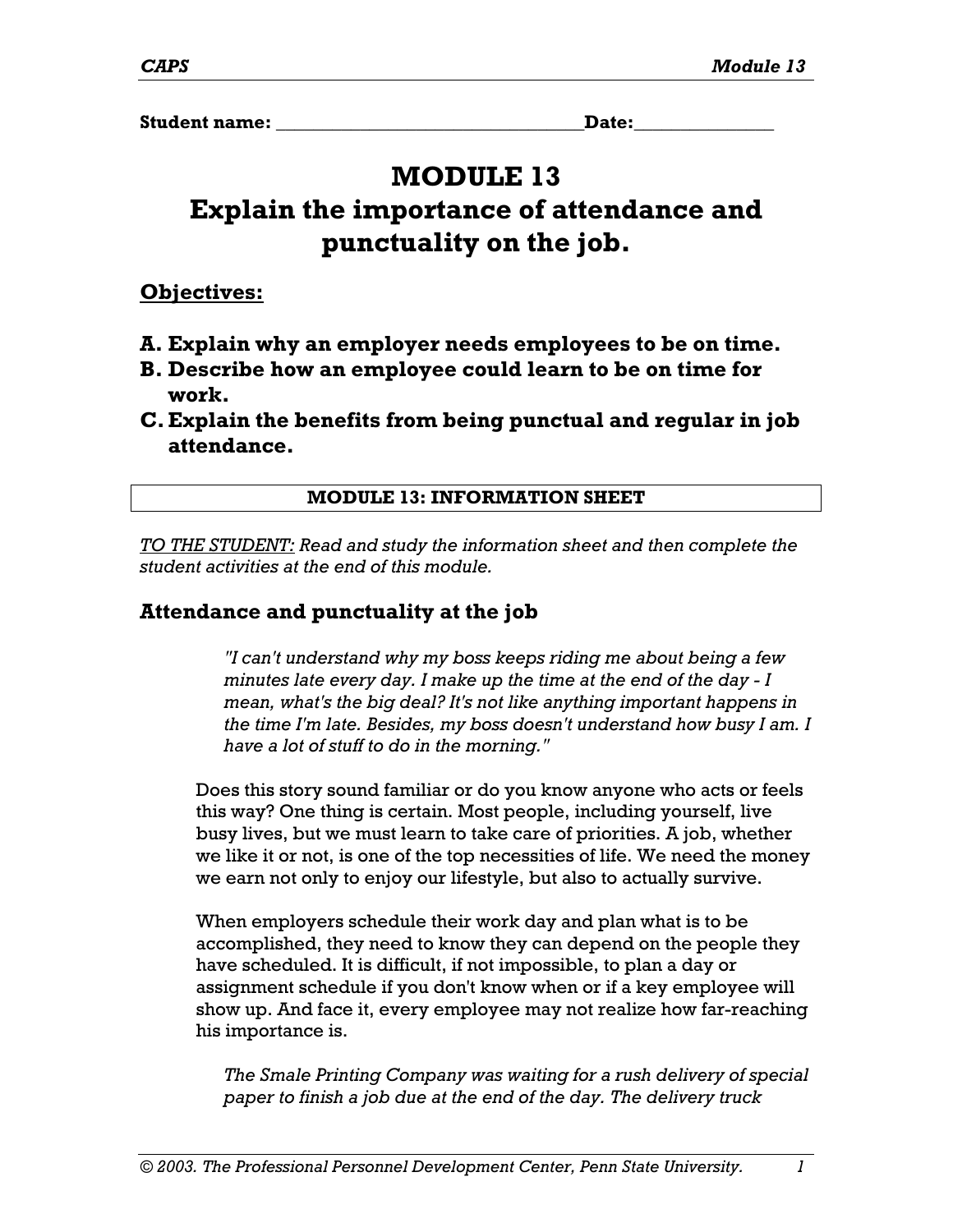*arrived promptly at 8:00 AM as scheduled. Ron, the small company's only warehouse man, was 25 minutes late for work so he had not arrived. He had the keys for the forklift locked in his desk and had his desk keys with him. The delivery man waited 15 minutes and then pulled out to make other important deliveries, promising to return later in the day. The company missed an important deadline and lost a number of future contracts because of the incident. Not only did Ron's tardiness cost the company production time and money, he affected the earning power of his co-workers.* 

Being habitually late or missing work is not a personal private thing--it does affect others. When one member of the team is not there to do his/her assignment, others suffer.

*Monica has her day all planned. Finally she could catch up on all the typing that has been piling up for Mr. Goldstein. She's in a good mood as she arrives at work and sits down at her desk. That changes very quickly when Marge approaches her.* 

*"Monica, Nora called in sick again today so you're going to have to cover the switchboard."*

*Monica is really ticked off. Not only is she getting further behind in her own job, but she feels like she should be paid for two jobs. She also is fuming with resentment at Nora, who misses work quite a bit. At lunch, she and the other secretaries have a bashing fest with Nora as the (deserved?) target.* 

Of course, employers do not expect you to work if you are truly ill. They also realize that emergencies occasionally come up that require tardiness. In these cases, it is extremely important to let your employer know as early as possible so that appropriate action can be taken to cover for you while you are out.

Unfortunately, though, being constantly late for work, or missing it altogether, are easy habits to fall into. Each time it happens it gets a little easier to do it or accept it again. These are habits that could cost you not only your job, but also a chance at future employment as well.

Employers need dependable people.

*Brad is a good worker. He knows his job duties well. When he assigns him a job, Brad's boss is confident that Brad will do the job well and on time. The problem with Brad is that his attendance is spotty. He calls in sick quite often. While he is there he is very dependable, but in the*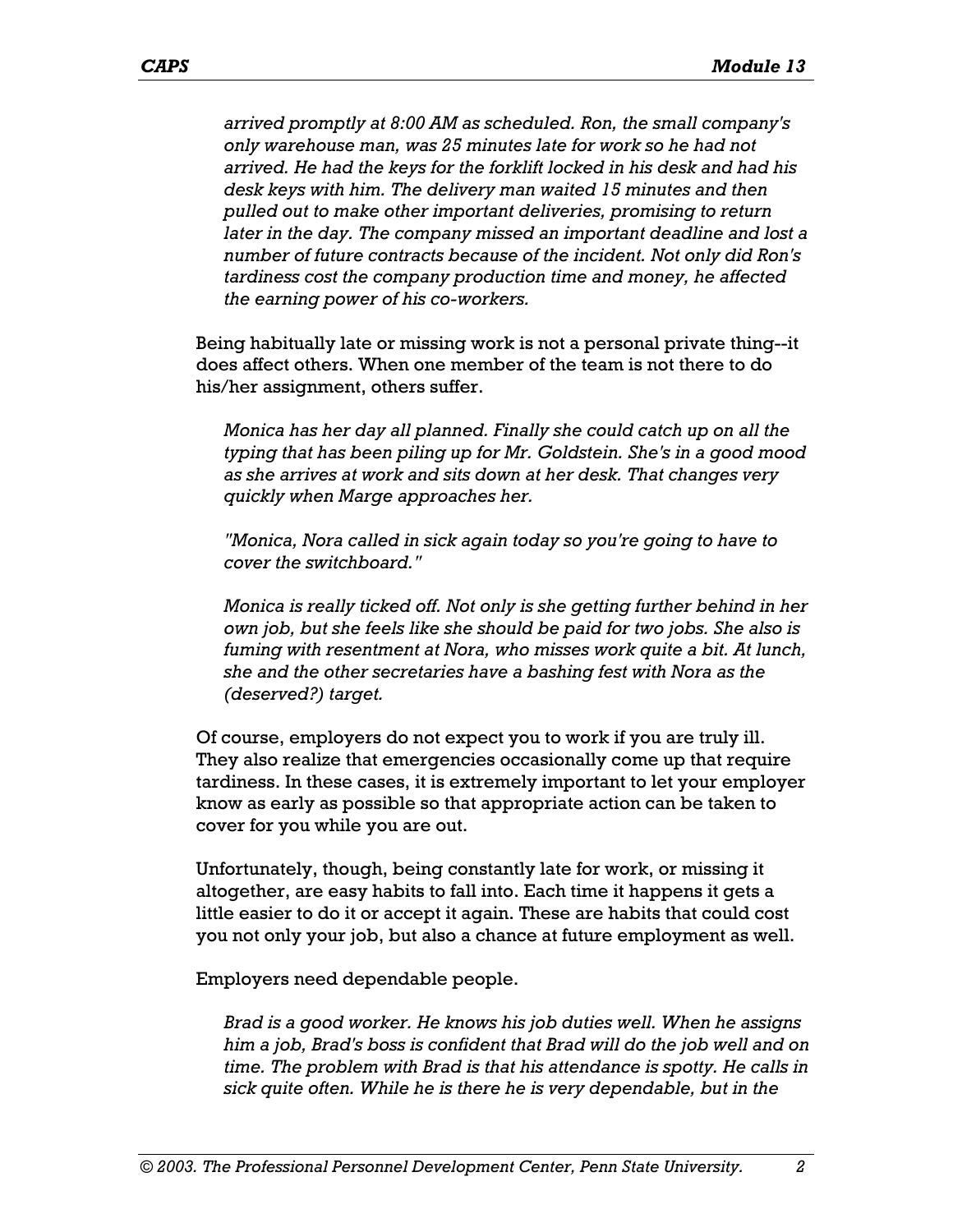*normal day to day schedule, he is not. When he's not at work, the job doesn't get done.* 

In fact, an employer would actually rather have an employee who is less capable on a job and is at work every day than an employee who is very capable but misses work a lot!!! Why? It's called dependability. Employers don't like to play guessing games. There is money as well as reputation at stake and they must know that a job will be covered or completed on time.

Even if you have no qualms about leaving an employer hanging, you should think about Number 1—yourself.

Larry was telling his friend Clark, *"I can't believe it. My boss docked me a day's pay just because I kind of forgot to call in sick last week. And he always tells me what a great job I do. That's the thanks I get from that Jerk."*

Larry had better watch it. The next time he fails to call, he could get fired. Many companies and businesses have a normal progression of consequences for being late, not calling in sick, or missing too much work. This usually follows this basic pattern: (1) a verbal reprimand by the boss, (2) a written reprimand, (3) docking of pay, and (4) firing.

Employers need dependable people to get the job done. Good attendance and punctuality also show an employer that you have a good attitude toward your job. Dependability and attitude go a long way in helping you to get pay raises, promotions, and better references.

*Erica and Susan are discussing their jobs one day.* 

*"My boss says he doesn't need a clock because I always walk through the door at 7:15," said Erica.* 

*"I thought you don't start until 7:30," said Susan, taking a bite out of her Big Mac.* 

*"What the heck do you get there so early for? It's not like you're getting paid for it."* 

*"I don't like to be rushing in. I like to get there and get all set and have a cup of coffee. The company's small and my boss depends on me. I got in the habit of going early and it's been great."*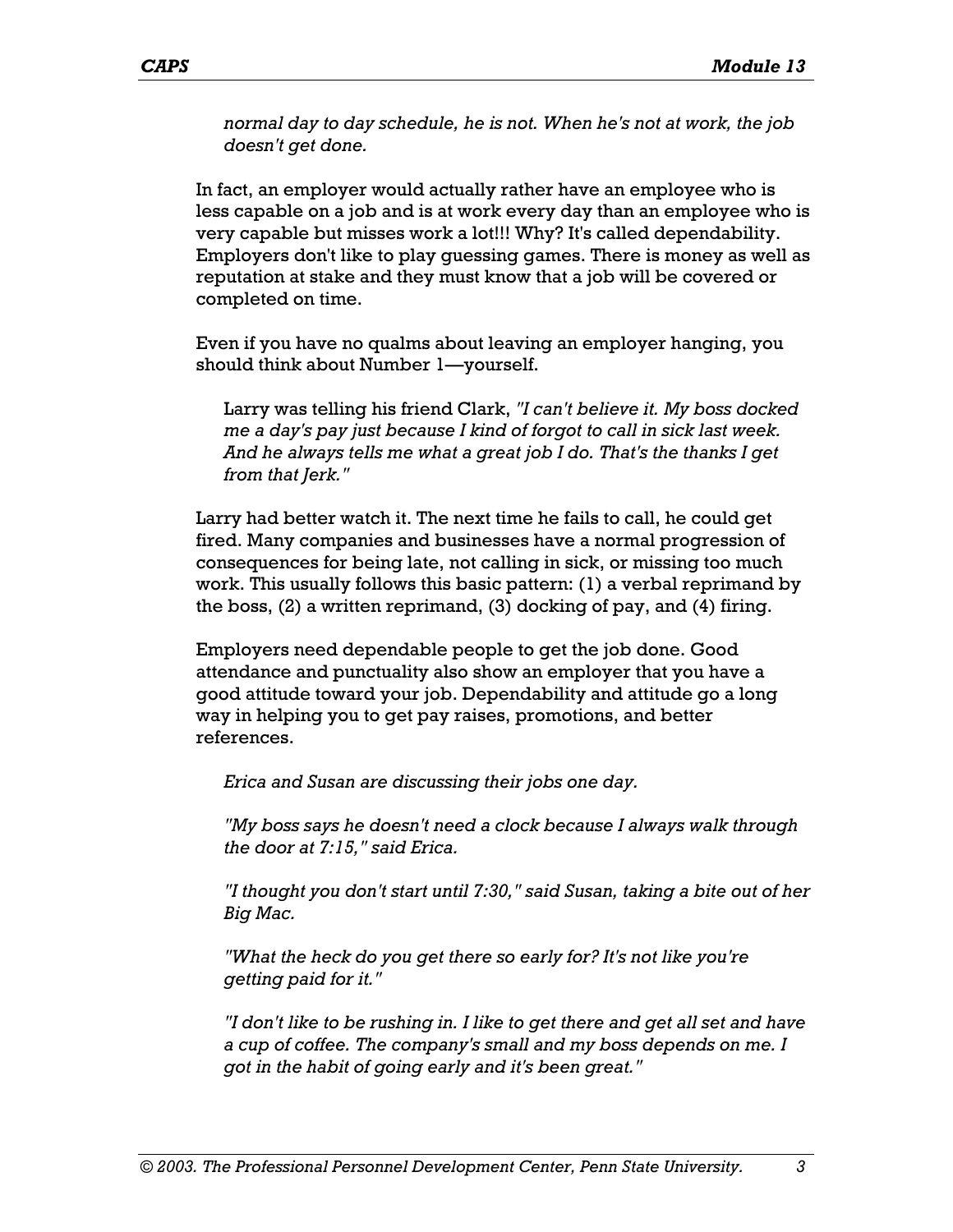Erica has a good attitude and will go far in her career.

Punctuality does not only apply to arrival time in the morning, but also to returning from lunch or break.

*Nancy liked to do a lot of her personal errands over her lunch hour. Her employer, when asked, told her to feel free to leave company grounds to do so. The problem arose when Nancy started getting slack on watching the clock or just wanted to fit in one more stop. She never seemed to have quite enough time to do everything so she started leaving a few minutes early and getting back a few minutes late. Her employer started to notice when she was not at her station and Nancy received a verbal reprimand.* 

Many employers let employees leave company grounds during breaks, but if this policy is taken advantage of, this policy could change.

Remember, when you work for someone and accept pay from them, you are forming a work contract. It is your duty to be at work regularly and on time. Employers don't hire people to give away money - they hire them to produce. No matter how unimportant you may think your job is, if an employer is paying you to do the job, he thinks it is important and should get his money's worth.

And don't forget - success is built on team work and if you don't do your part - you cause the team to erode and begin to fall apart. When you do your part, the company succeeds and makes money, and you make money.

*GO TO WORK - IT PAYS!*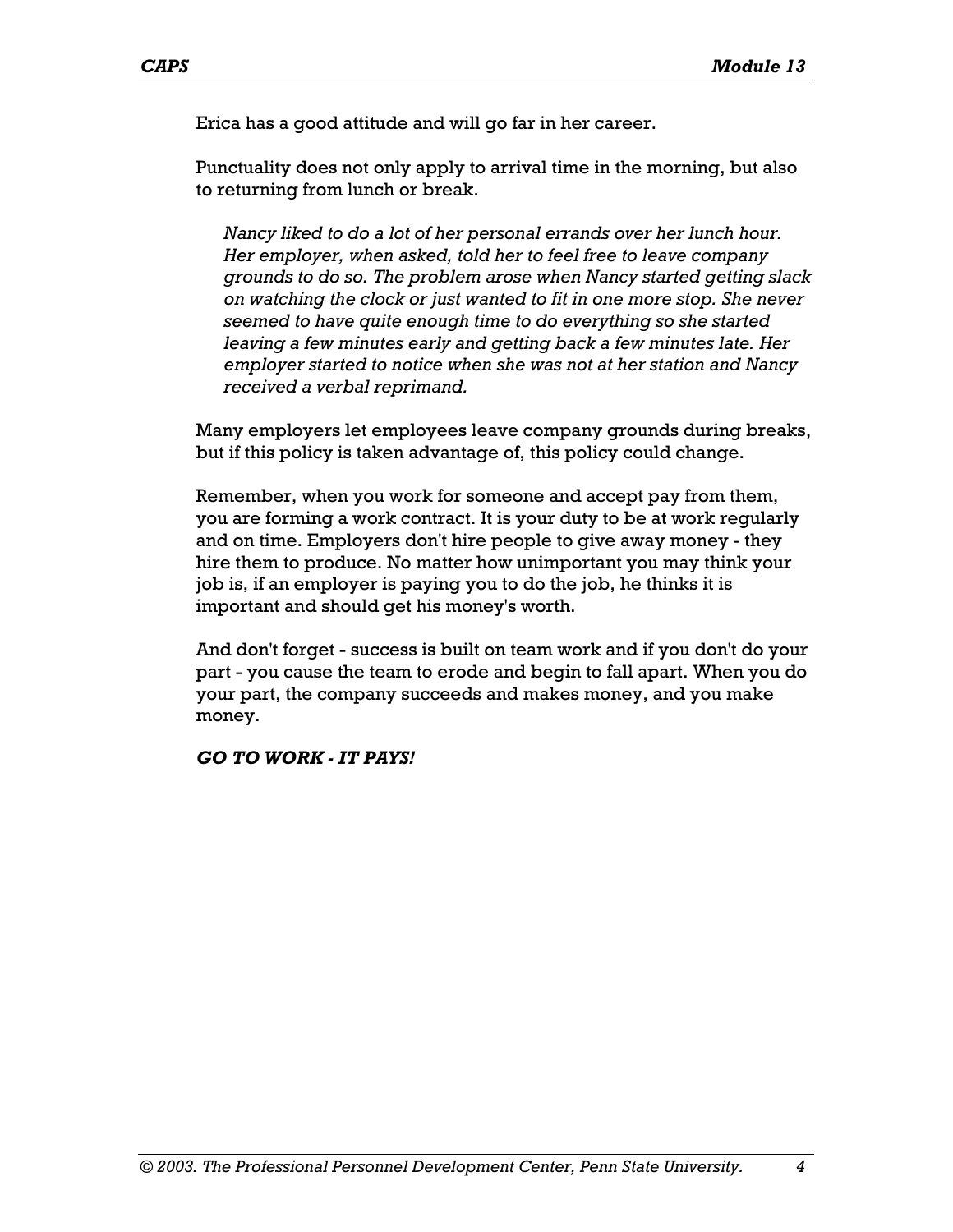#### **MODULE 13: STUDENT ACTIVITIES**

*TO THE STUDENT: Read and study the above information sheet and then complete these activities to demonstrate your understanding of the importance of attendance and punctuality on the job.* 

#### **Answer the following questions:**

- 1. List four reasons why an employer needs his employees to be on time.
	- a. b. c. d.
- 2. Name the four standard steps of reprimanding an employee that takes off too much time, doesn't call in, or is chronically late.
	- a.
	- b. c. d.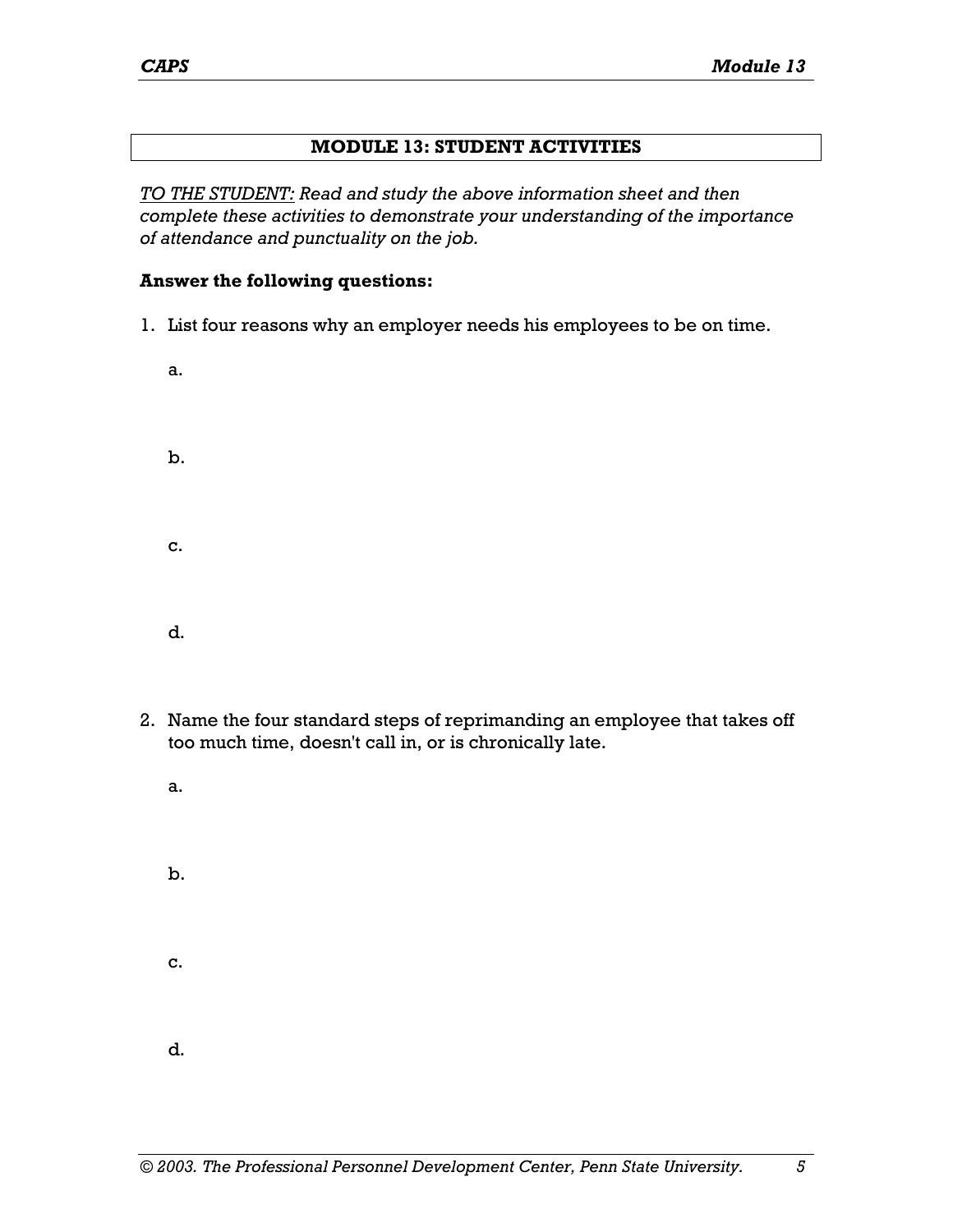3. Write a persuasive paragraph explaining, from a co-worker's point of view, why you should be at work regularly and on time.

4. Describe the steps you should take if there is a true emergency or you are very sick and can't go to work.

5. Think! You are always five or ten minutes late to work. Make a quick list of action steps you could take to remedy this situation.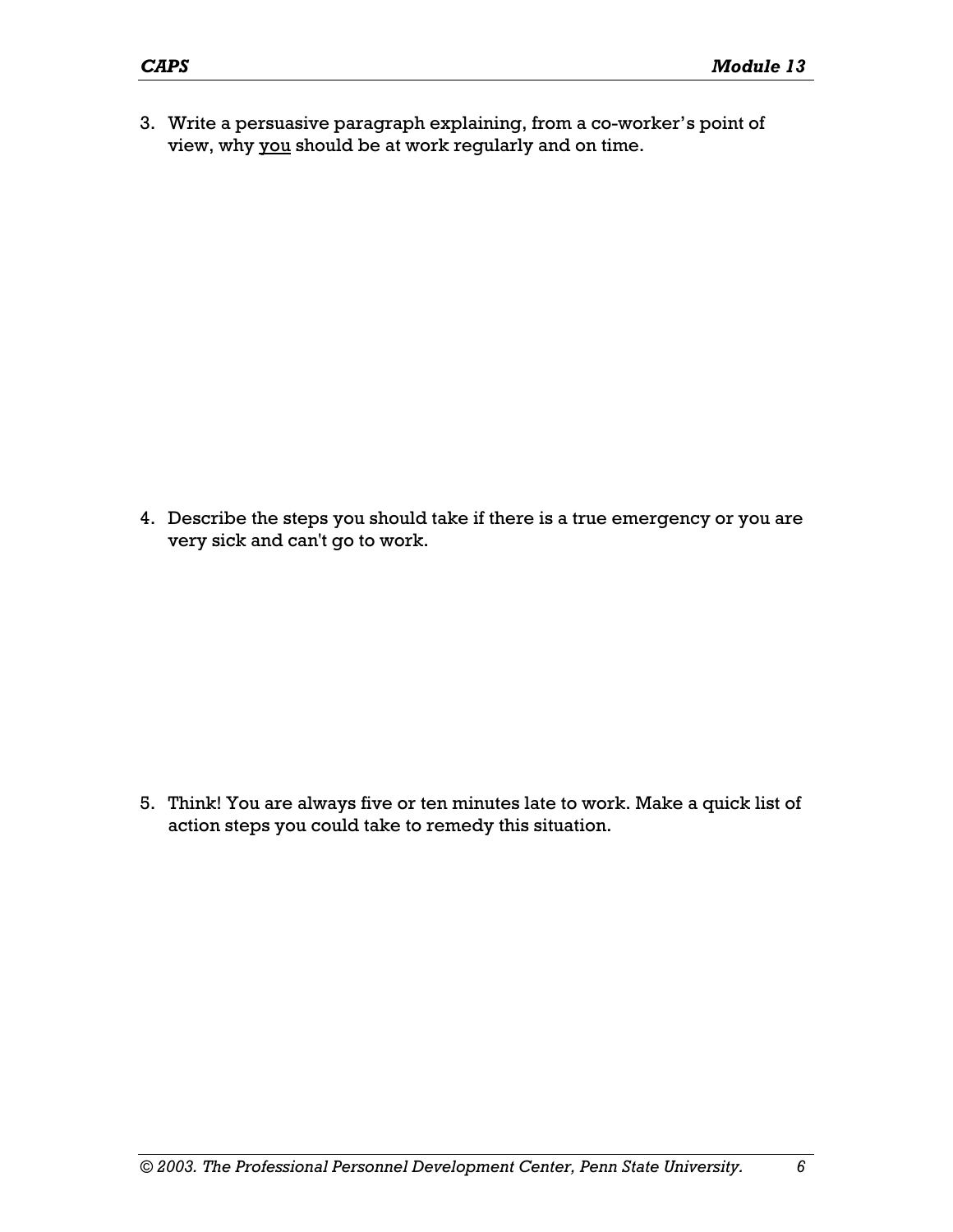6. **You be the Boss**. You own a small landscaping business and one of your best workers has missed five days in the last two months and has been late seven times. You've called him to your office. You don't want to lose him but he's affecting the company. Write out what you would say to this worker.

7. Describe what loyalty and dependability have to do with being at work regularly.

- 8. List the three most important benefits you can gain from being punctual and regular in your job attendance.
	- a.
	- b.
	- c.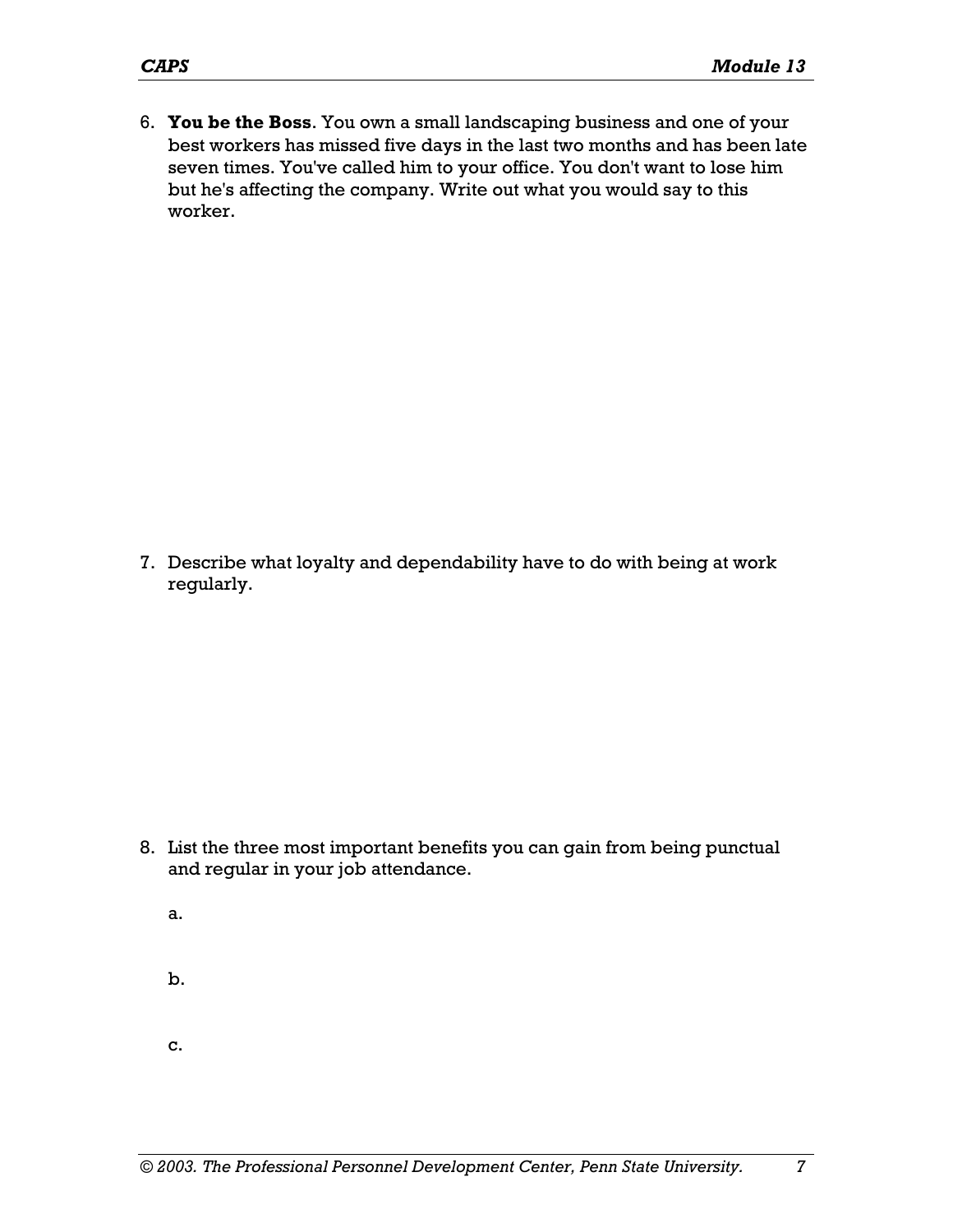#### **MODULE 13: STANDARDS ADDRESSED IN THIS MODULE**

#### **Pennsylvania's Academic Standards for Career Education and Work**

#### **13.3.11. Career Retention (Keeping a Job)**

A. Analyze work habits needed to advance within a career.

#### **Pennsylvania's Academic Standards for Reading, Writing, Speaking and Listening (RWSL)**

#### **1.1.11. Learning to Read Independently**

E. Establish a reading vocabulary by identifying and correctly using new words acquired through the study of their relationships to other words. Use a dictionary or related reference.

## **1.4.11. Types of Writing**

- C. Write persuasive pieces.
	- Include a clearly stated position or opinion.
	- Include convincing, elaborated and properly cited evidence.
	- Develop reader interest.
	- Anticipate and counter reader concerns and arguments.
	- Include a variety of methods to advance the argument or position.

## **1.5.11. Quality of Writing**

A. Write with a sharp, distinct focus.

- Identify topic, task and audience.
- Establish and maintain a single point of view.
- B. Write using well-developed content appropriate for the topic.
	- Gather, determine validity and reliability of, analyze and organize information.
	- Employ the most effective format for purpose and audience.
	- Write fully developed paragraphs that have details and information specific to the topic and relevant to the focus.